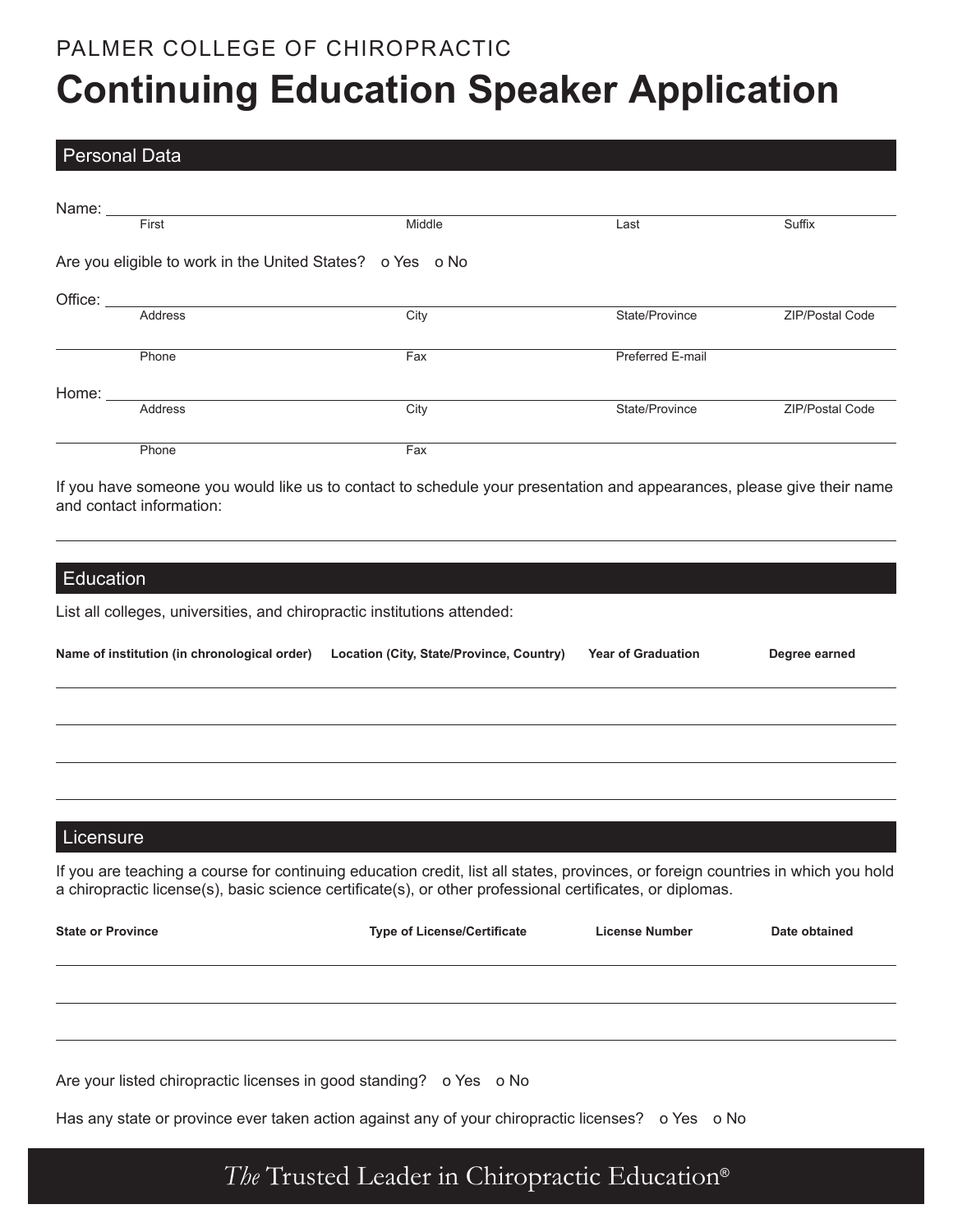List the subjects on which you feel qualified to speak:

#### Other Materials:

To be considered for acceptance as a speaker, please complete and return the following documents:

- 1. Speaker Application Form
- 2. Speaker Biography Form
- 3. Presentation Proposal Form
- 4. Current Curriculum Vitae
- 5. Copy of all chiropractic licenses, certificates or diplomas declared on the Speaker Application Form
- 6. Copy of all graduate level diplomas
- 7. Photo

If you have any published materials (e.g. books, videos, DVDs) or press kits, feel free to include these with your application.

Return entire speaker packet via fax at 563-884-5103, via email at continuinged@palmer.edu, or mail to:

Palmer College of Chiroparctic Continuing Education 1000 Brady Street Davenport, IA 52803-5209

I certify that the information submitted on this application is true and complete to the best of my knowledge and belief, and I understand that falsification of any of the information contained herein shall be grounds for disqualification from further consideration or for my immediate dismissal. I authorize Palmer College of Chiropractic to conduct an investigation of my background and to verify my license(s) to confirm the information that I have provided. I also understand that if I am accepted as a speaker, my signature below authorizes Palmer College of Chiropractic to use my name and/or picture in marketing materials and any and all publications.

| Signature                    | Date |
|------------------------------|------|
| For Office Use Only:         |      |
| Date Reviewed: New York 1999 |      |
| Date Reviewed:               |      |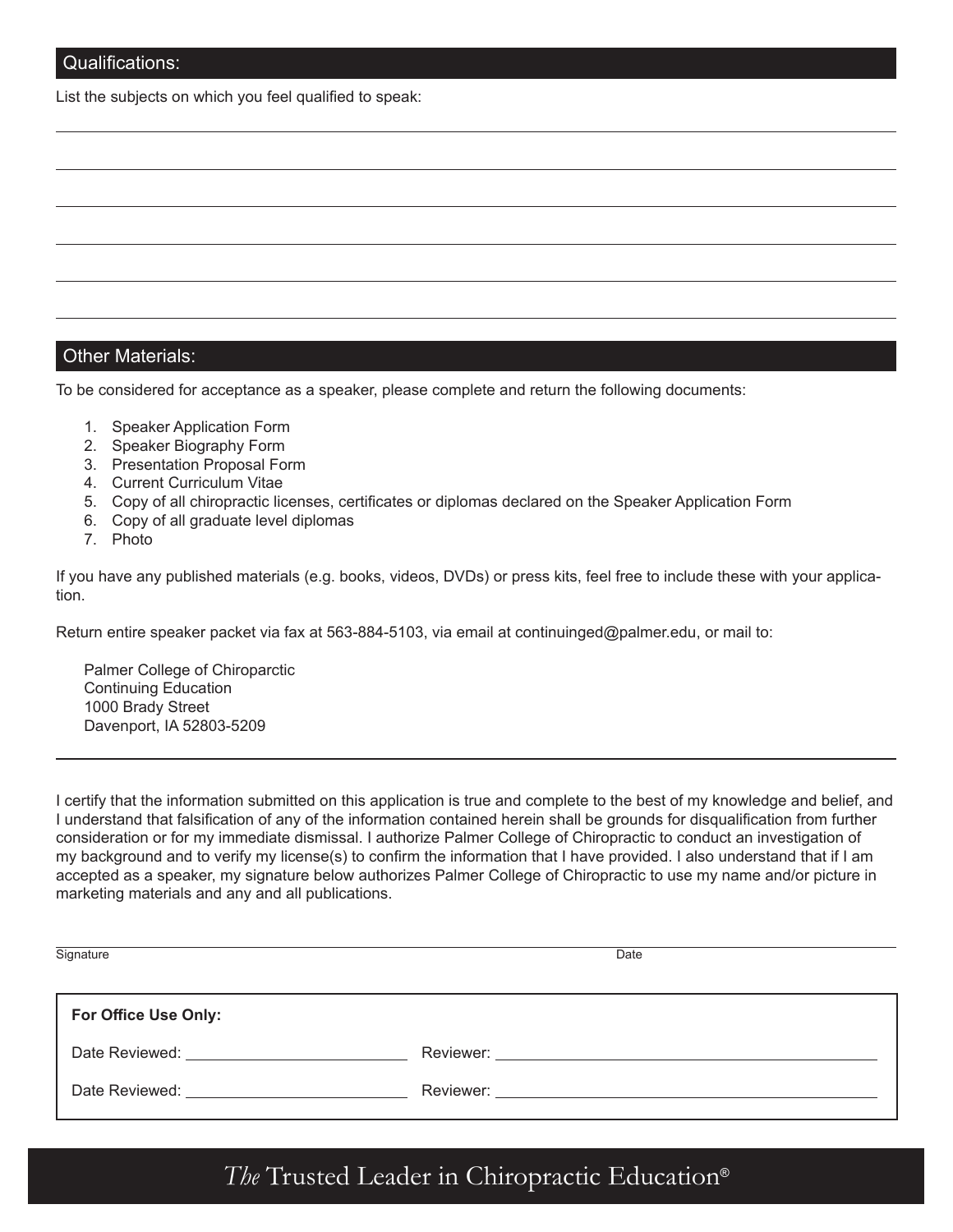# PALMER COLLEGE OF CHIROPRACTIC **Continuing Education Speaker Biography**

#### **Speaker Name:**

How often would you like Palmer College of Chiropractic to contact you for an update of your photo and biographical sketch?

o 1 Year o 2 Years o 5 Years

#### **Biography:**

Please attach a brief (50 words or less) biographical sketch for our marketing materials.

#### **Photo:**

E-mail a photo to continuinged@palmer.edu - must be

- 300 dpi resolution or higher
- in JPEG, TIFF, EPS or Adobe Photoshop format
- professional photo of you only

| For Office Use Only: |                                           |
|----------------------|-------------------------------------------|
|                      | Update Necessary On: Update Necessary On: |
|                      |                                           |
|                      |                                           |